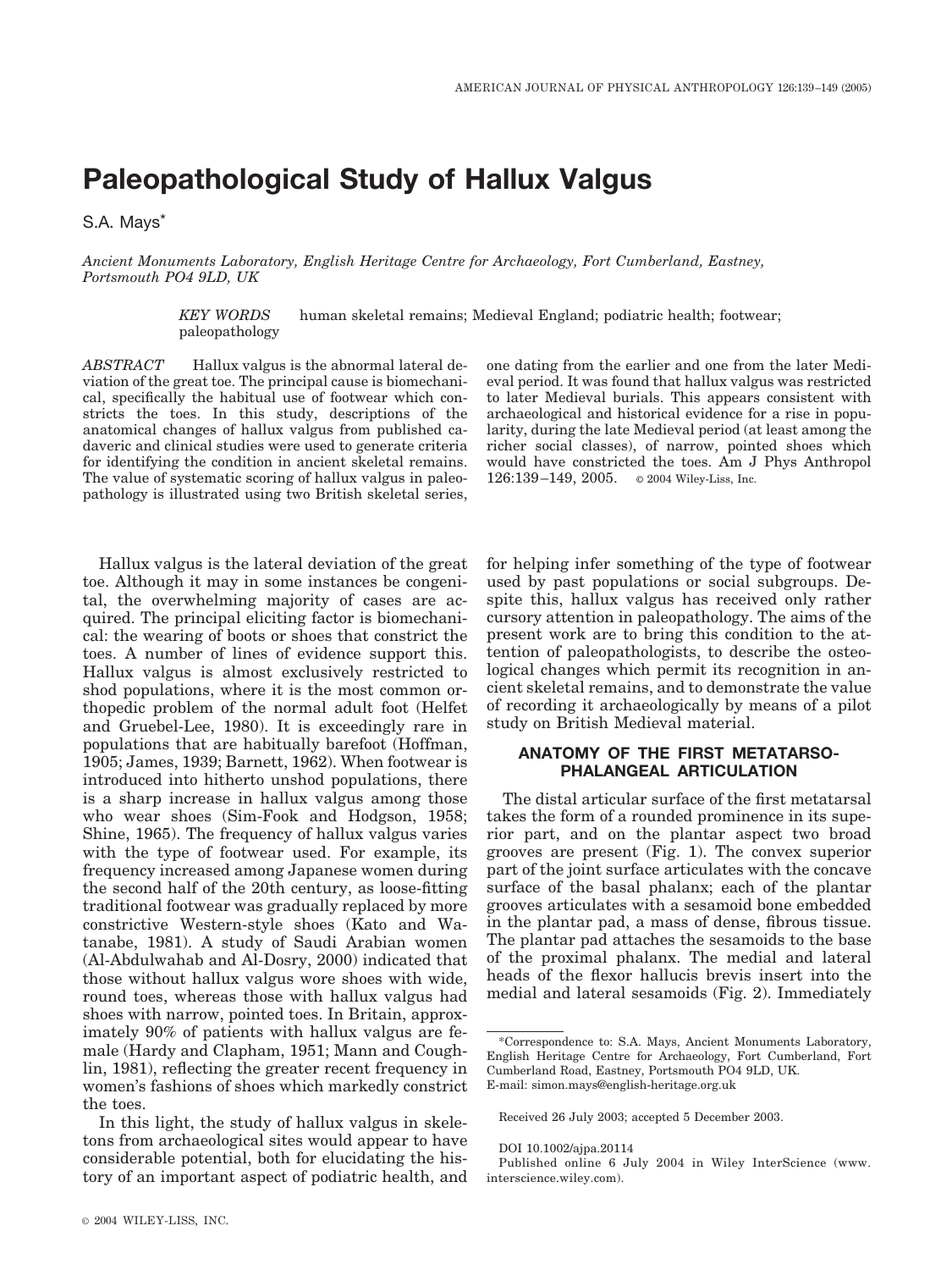

**Fig. 1.** Anterior view of head of right first metatarsal and associated sesamoids.



**Fig. 2.** Plantar musculature of great toe.

posterior to the articular surface, on the medial and lateral sides of the metatarsal head, lie two epicondyles to which are attached the medial and lateral collateral and sesamoid ligaments (Fig. 3). The collateral ligaments insert on the basal phalanx, and each sesamoid ligament inserts on the margin of the plantar pad and on a sesamoid bone. The collateral ligaments stabilize the metatarso-phalangeal joint; the sesamoid ligaments retain the sesamoids within their grooves.

The morbid anatomy of hallux valgus has been evaluated principally from observations on dissected material and on radiographs of living subjects (e.g., Haines and McDougall, 1954). Briefly, the lateral deflection of the great toe stretches the ligaments on the medial side of the hallucial metatarso-phalangeal joint. The tendons of the adductor hallucis and abductor hallucis, and the plantar pad, secure the sesamoid complex firmly to the basal phalanx, so that the sesamoids tend to be displaced with the digit. The sesamoid complex tends to slide off the metatarsal head so that the sesamoids are subluxated laterally. No muscles insert on the metatarsal head (Fig. 2), so its position is influenced by that of the proximal phalanx. As the phalanx is forced laterally, it pushes the metatarsal head medially, a condition known as metatarsus primus varus.

The deformation of the first metatarso-phalangeal articulation has a number of secondary effects. The metatarsal head becomes unduly prominent beneath the skin on the medial aspect of the foot. This tends to lead to chronic pressure at this point from footwear, so that in time a bursa develops, commonly known as a bunion. This may become fibrous and inflamed. The medial part of the joint capsule and the medial ligaments may become thickened (Stein, 1938; Haines and McDougall, 1954). The distortion of the joint may lead to degenerative arthritic changes (Helfet and Greubel-Lee, 1980; Weinfeld and Schon, 1998).

#### **MATERIALS**

The skeletal material used in the current investigation comes from Ipswich, Suffolk, England. The material can be split into an earlier and later Medieval group, dating to the late 9th–late 11th century AD, and the mid-13th–mid-16th century AD, respectively.

The earlier material comes from two sites, School Street and St. Peter's Street. Excavations at School Street yielded 95 burials (Mays, 1989a) of 10th–11th century AD date. The excavated area represents part of a larger burial ground. No church was located. However, given the burial practices of the time, it is likely that the burial ground was associated with a church but that this lay beyond the excavated area. Excavations at St. Peter's Street yielded 10 burials (Mays, 1989b) of late 9th– early 10th century date. They are unrelated to any formal cemetery, and appear to represent interments in the back yards of tenements.

The later material comes from the Ipswich Blackfriars site. This was also located at School Street and represents a later phase of use of the site than the 10th–11th century cemetery. Two hundred and fifty burials (Mays, 1991) were excavated. They date from the foundation of the friary in 1263, to its dissolution in 1538 by Henry VIII as part of his suppresion of the monastic orders. The burials represent lay benefactors of the friary; the cemetery used for burials of the religious brethren has not been excavated.

In addition to the chronological distinction, the two groups of material also differ somewhat by so-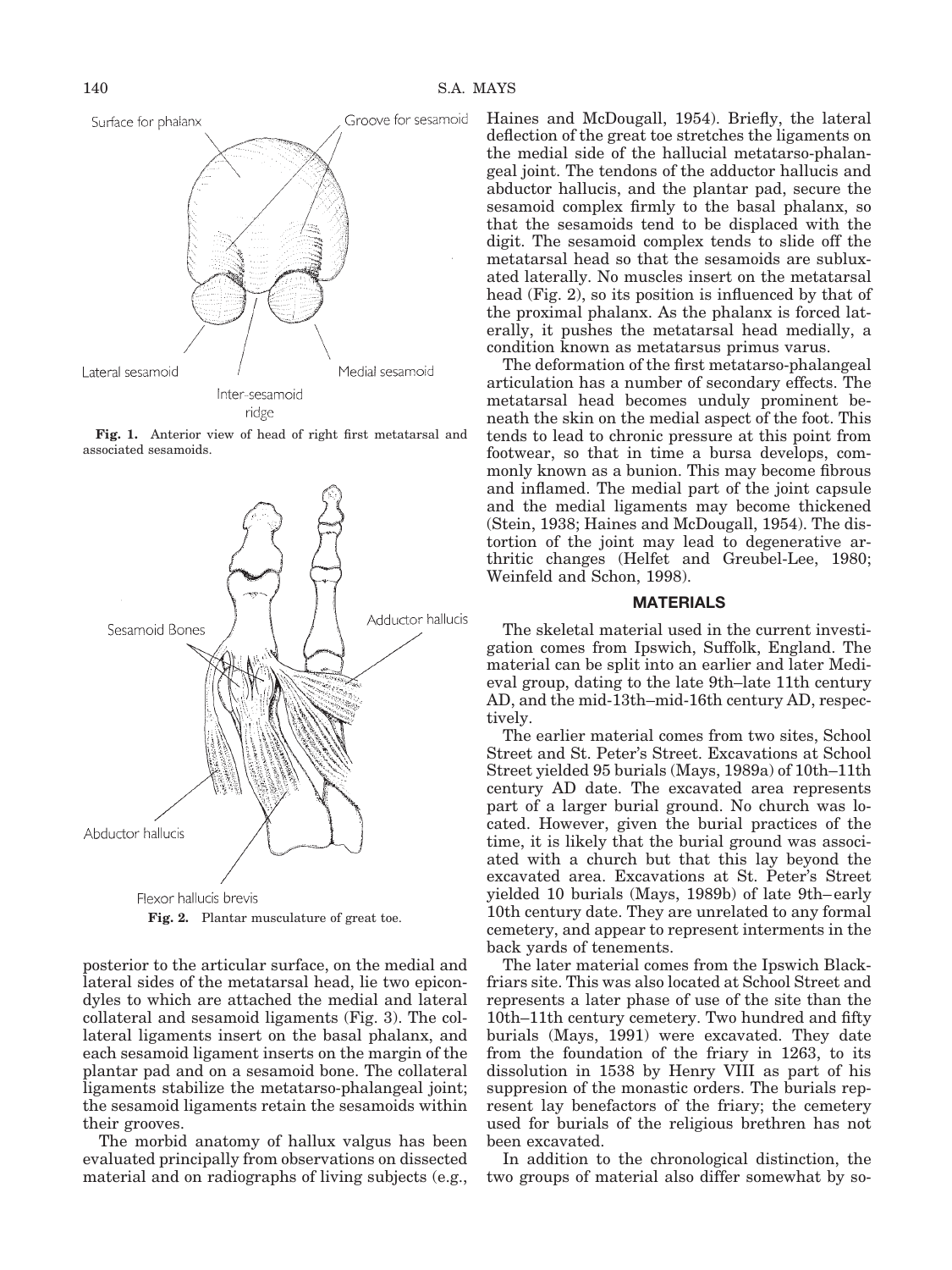

**Fig. 3.** Medial view of right great toe, showing location of sesamoid and collateral ligaments.

cial class. The earlier material, from the School Street and St. Peter's Street sites, likely represents a general cross section of the local population. By contrast, the later material, from the Blackfriars site, is biased toward the richer social classes. In the Medieval period, friars were dependent on financial support from lay benefactors. At death, benefactors were often buried within the friary. Burial of lay benefactors within the monastic precinct was a means of cementing the relationship between a monastic house and the family of patrons or benefactors; from the brethrens' point of view, this helped secure continuity of support (Golding, 1986). Given the financial role of benefactors, it is not likely that the poorer social classes would be represented among friary burials, and documentary evidence supports this. Written sources relating to nearly 300 burials at Blackfriars friaries in the Medieval period indicate that the deceased were generally drawn from the town in which the friary was situated or its immediate locale, and were of middle-class mercantile or professional status, or else minor members of the gentry (Palmer, 1891).

## **METHODS**

Clinically, measurement of the geometry of the foot, or radiographically of its articulations (particularly the angle of the first metatarso-phalangeal joint), plays an important role in the assessment of hallux valgus (Coughlin, 1996). However, the strategy of attempting to mimic the measurements made clinically using archaeological material was eschewed here. Firstly, in dry bones it is difficult accurately to rearticulate the components of a joint so that the angle between them can be measured reliably. Secondly, it requires that both components of each joint of interest be present and undamaged, a requirement likely to reduce sample size significantly in the fragmentary and incomplete material customarily encountered by paleopathologists. Lastly, geometry of the various pedal articulations shows a fairly high degree of variation, even in subjects who are clinically normal and with no podiatric problems (Steel et al., 1980; Kusomoto et al., 1996). It may therefore be unwise to attempt to use such measurements to impose a rigid standard of normality by which individuals may be judged (Renton and Stripp, 1982). Instead of a system based on measurements, a nonmetric approach was followed.

The fundamental sign of hallux valgus is the lateral deviation of the basal phalanx upon the head of the first metatarsal. In instances in the study material where the basal phalanx was present, valgus deviation of the digit was judged as present or absent by rearticulating the bones. No angular measurements were made. In cases where this procedure indicated the presence of valgus deviation, it was noted that lateral deviation of that part of the joint surface of the metatarsal head which supported the phalanx was invariably present. Therefore, in instances where the basal phalanx was not preserved, valgus deviation of the digit was assessed through examination of the joint surface of the metatarsal head alone for presence of abnormal lateral deviation of the part of the joint surface which supported the phalanx. However, this in itself was insufficient to ascertain the presence of hallux valgus, both because of the rather subjective nature of the judgment of the presence of valgus deviation, and because of the above-mentioned observation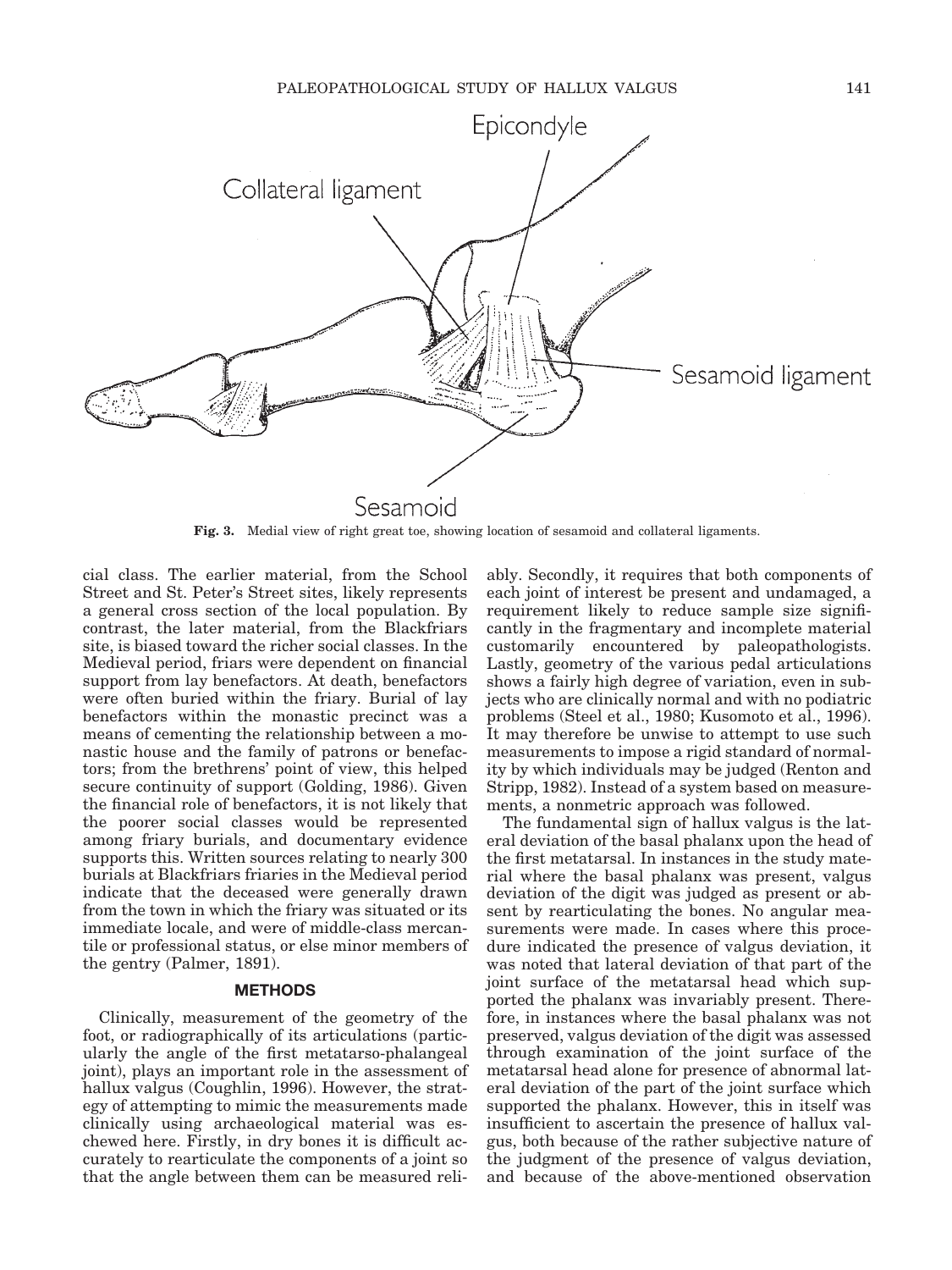that the line of the great toe is somewhat variable even among normal subjects. In order to isolate a group with pathological first pedal rays, the presence of further indications, in addition to lateral deviation of the distal joint surface of the first metatarsal, was required. These further criteria were derived from dissection studies and radiographic and other imaging work carried out on modern cases of hallux valgus published in the medical literature. These bony changes, which are discussed in detail below, comprise the following: signs of lateral subluxation of the basal phalanx; indications of lateral subluxation of the sesamoid complex; and bony activity on the medial aspect of the metatarsal head, indicative either of bunion formation or traction on the medial collateral and sesamoid ligaments. For a foot to be assigned a positive score for hallux valgus, lateral deviation of the distal joint surface of the first metatarsal, plus at least one of the above three signs, was required. Evaluation of hallux valgus using these criteria requires only that the first metatarsal be present, thus maximizing sample size in fragmentary and incomplete remains. In each foot assigned a positive score for hallux valgus based on the above criteria, other pedal elements which were preserved were also examined for any associated changes.

For present purposes, only adults with at least one metatarsal preserved were studied. Adults were taken to be those for whom all pedal epiphyses had fused. Sex was determined using dimorphic aspects of the pelvis and skull (Workshop of European Anthropologists, 1980). Age at death was estimated principally using dental wear. For populations showing significant wear on the dentition, assessment of degree of wear on the molar teeth has been shown to be a reliable ageing technique for adults, outperforming other skeletal age indicators (references in Mays, 1998, 2002). Ideally, wear rates should be estimated for the population under study using juvenile remains (Miles, 1963), but insufficient juveniles were present for this to be possible in the current material. Brothwell (1963) demonstrated that wear rates changed little from Neolithic to Medieval times in Britain, and he provided a chart showing the relationship between chronological age and molar wear for use with British remains. This chart was used to age the current material. The state of closure of the cranial sutures (Perizonius, 1984) and the morphology of the pubic symphyses (Suchey et al., 1987, 1988) were used as subsidiary indicators. Osteoarthritic alterations to the hallucial metatarso-phalangeal joint were scored on a presence/absence basis, using the diagnostic criteria of Rogers and Waldron (1995).

#### **RESULTS AND DISCUSSION**

Forty-seven individuals (21 males, 21 females, and 5 unsexed) from the earlier Medieval material, and 192 (125 males, 58 females, and 9 unsexed) from the later Medieval group fulfilled the criteria de-



**Fig. 4.** Metatarsals and hallucial phalanges from Ipswich Blackfriars burial 1962, rearticulated to demonstrate hallux valgus.

scribed above for inclusion in the study. Fourteen individuals were found to show hallux valgus (Fig. 4); all were from the later group (Table 1).

Of the 14 individuals showing hallux valgus according to the current diagnostic criteria, 5 showed bilateral changes, 7 showed unilateral disease, and in 2 it was unclear whether lesions were unilateral or bilateral, as only one first metatarsal was present for observation. There are thus 19 diseased first metatarsals. The anatomical changes present in this group are considered in more detail below.

**Anatomical findings in the first metatarsal head** *Lateral angulation of the joint surface.* Lateral deviation of the distal joint surface of the first metatarsal (Fig. 5) has been observed in modern cases of hallux valgus, both radiographically (Stein, 1938) and on dissection (Anderson, 1891; Haines and McDougall, 1954). One might argue that a metatarsal articular surface showing abnormal lateral obliquity is a cause of (or at least a disposing factor toward) hallux valgus rather than a consequence of it. However, as discussed above, it is clear that biomechanical pressure rather than congenital deformity of the metatarso-phalangeal joint is the principal eliciting factor for hallux valgus. It therefore seems much more likely that, as previously suggested (e.g., Stein, 1938), the abnormal orienta-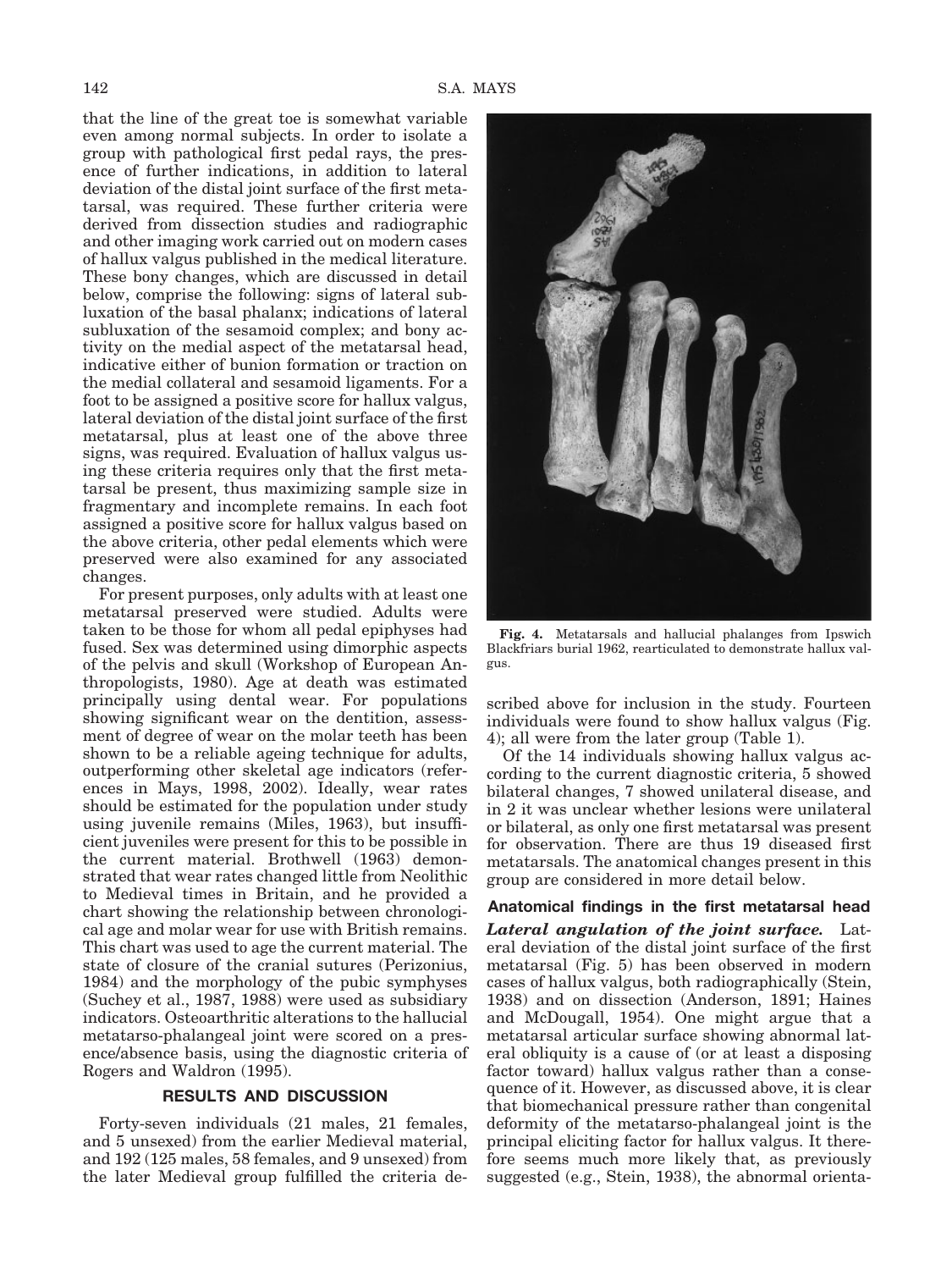| Skeleton | <b>Sex</b>  | Age       | Side        | Lat dev | Sublux<br>phal | Sublux<br>ses | Med act | <b>OA</b> |
|----------|-------------|-----------|-------------|---------|----------------|---------------|---------|-----------|
| 0992     | $\mathbf M$ | $25 - 35$ | L           | $^{+}$  | $\overline{+}$ | $^{+}$        | er, ex  |           |
|          |             |           | R           | $\,+\,$ |                |               | er, ex  |           |
| 1740     | М           | Adult     |             |         |                |               | er, ex  |           |
| 1757     | м           | $40 - 50$ | R           |         |                |               | ex      |           |
| 1782     | м           | $25 - 30$ |             |         |                |               | er, ex  |           |
| 1944     | М           | Adult     |             |         |                |               | er, ex  |           |
|          |             |           | R           |         |                |               | er      |           |
| 1962     | М           | $22 - 50$ |             |         |                |               | er, ex  |           |
|          |             |           | R           |         |                |               | er, ex  |           |
| 2411     | $_{\rm F}$  | Adult     | R           |         |                | $^+$          | er, ex  |           |
| 2458     | м           | $21 - 24$ | $_{\rm R}$  |         |                | $^+$          | er, ex  |           |
| 2499     | м           | Adult     |             |         |                |               | er, ex  |           |
| 2537     | F           | $60+$     |             |         |                | $^+$          | er, ex  |           |
| 2583     | М           | $50+$     |             |         |                | $^+$          | er, ex  |           |
|          |             |           | $_{\rm R}$  |         |                |               | er, ex  |           |
| 2624     | М           | $22 - 25$ | R           |         |                |               | er      |           |
| 3054     | F           | $40 - 50$ |             |         |                | $^+$          | er, ex  |           |
|          |             |           | R           | $\! +$  |                | $^+$          | er, ex  |           |
| 3107     | М           | $50+$     | $\mathbf R$ | $^+$    |                |               | ex      | $^{+}$    |

*TABLE 1. Cases of hallux valgus from Ipswich Blackfriars: itemization of presence of changes in first metatarsals used in diagnosis of disease*<sup>1</sup>

<sup>1</sup> Age, estimated age at death in years; Lat dev, lateral deviation of metatarso-phalangeal articulation; Sublux phal, bony evidence on metatarsal distal articular surface for lateral subluxation of basal phalanx; Sublux ses, bony evidence on metatarsal distal articular surface for lateral subluxation of sesamoids; Med act, bony activity on medial aspect of metatarsal head: er, erosion, ex, exostosis; OA, distal metatarsal joint surface osteoarthritis. +, change present; -, change absent; ?, no observation (part of bone missing or damaged).



**Fig. 5.** Dorsal view of left first metatarsal from Ipswich Blackfriars burial 2499. There is abnormal lateral deviation of joint surface supporting basal phalanx (indicated by dotted lines). There is also large exostosis (arrow) at medial epicondyle.

tion of the articular surface generally reflects a secondary adaptive bony change in response to the altered biomechanical forces on the joint.

*Lateral subluxation of the basal phalanx.* In all but two of the diseased metatarsals in the current series where the subchondral bone of the metatarsal head was sufficiently intact to permit observation, changes were seen which appeared to be a response to the valgus subluxation of the digit. The more medial parts of the joint surface which no longer articulated with the displaced phalanx lacked their normal smooth appearance, but instead had a somewhat granular or slightly roughened surface. In many instances this part was separated from the functioning articular surface by a sagittal groove (Fig. 6). These morphological changes in the subchondral bone of the metatarsal head were observed in cadaveric specimens (Haines and McDougall, 1954). It appears that they reflect thinning and degeneration of the cartilage in those parts of the joint surface which no longer have functional articulation with the phalanx; in particular, the sagittal groove appears to be an area of minimal pressure, either from the phalanx or from joint-supporting structures (Haines and McDougall, 1954).

*Lateral subluxation of the sesamoids.* It is clear from dissection studies that subluxation of the sesamoids in hallux valgus may lead to morphological changes in the subchondral bone of the metatarsal head. Pressure from the lateral displacement of the medial sesamoid may cause erosion and lipping of the intersesamoid ridge, and eventually the ridge may be completely smoothed out (Haines and Mc-Dougall, 1954). There was evidence for these changes in 12 first metatarsals. For example, the left first metatarsal of burial 2537 (Fig. 7) shows smoothing of the intersesamoid ridge from the medial side. Atop the remains of the ridge is an area of eburnation. This suggests that the medial sesamoid (which was not recovered) had subluxated to this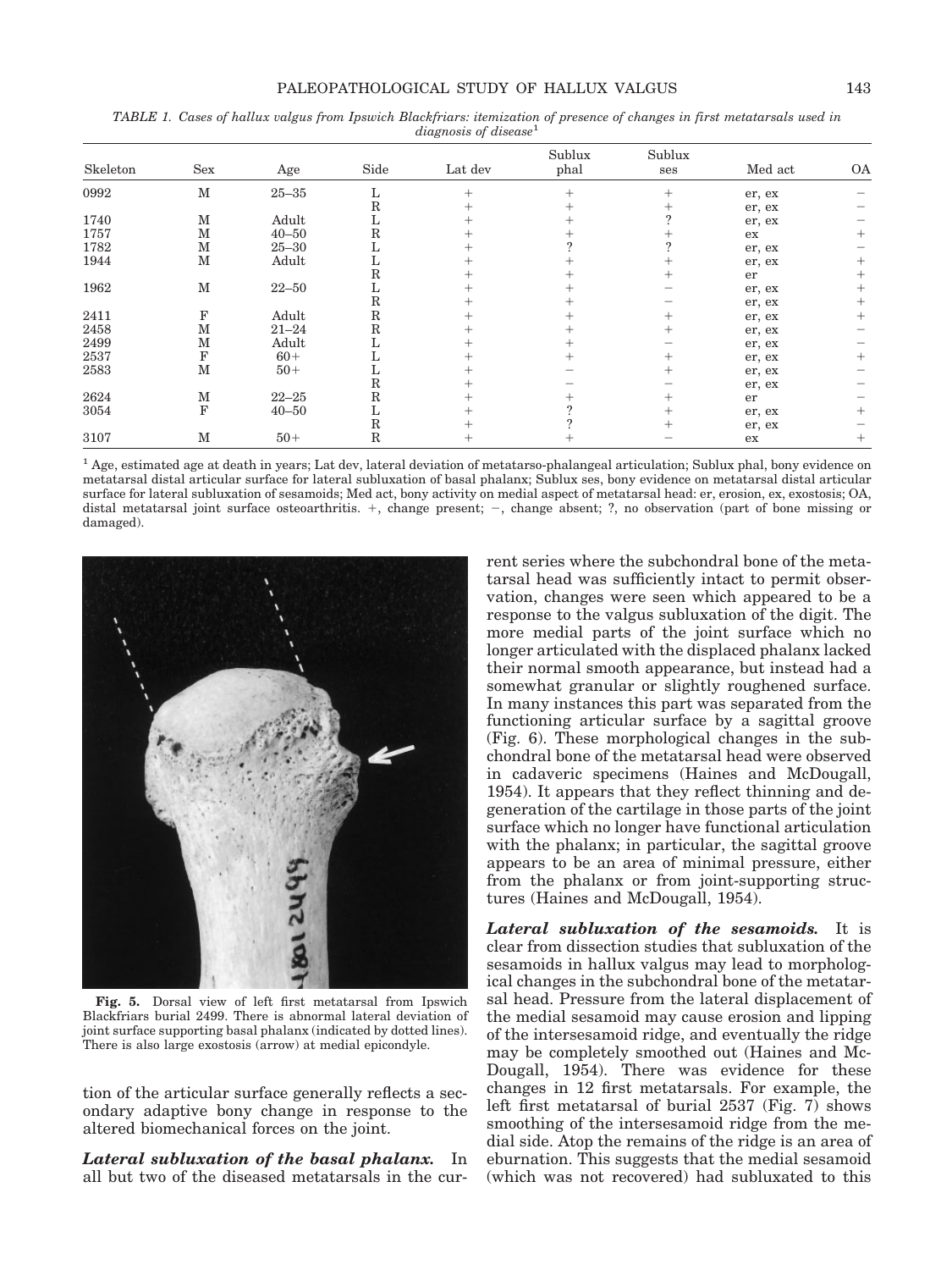

**Fig. 6.** Anterior view of head of right first metatarsal, Ipswich Blackfriars burial 2411. Marked sagittal groove divides joint surface. Articular surface medial to groove (at right) which no longer supported laterally subluxated basal phalanx in vivo lacks its normal smooth appearance, and instead shows somewhat granular texture.



**Fig. 7.** Inferior surfaces of left first metatarsals from Ipswich Blackfriars burials 2484 and 2537. Bone from burial 2484 (**left**) shows normal anatomy, with prominent intersesamoid ridge (arrowhead). **Right:** Intersesamoid ridge in bone from burial 2537 (arrow) shows smoothing from medial side and lipping on its lateral margin.

position. The lateral side of the ridge is somewhat lipped.

*Bony activity on the medial side of the first metatarsal head.* Changes to the medial side of the head were seen in all 19 diseased first metatarsals. Exostoses and erosions each occurred in 17 bones.

Bony outgrowths on the medial aspect of the first metatarsal head were observed using radiographic (Haines and McDougall, 1954) and other imaging techniques (Schweitzer et al., 1999) in living subjects with hallux valgus. In the present examples, all exostoses represent bony extensions to the medial epicondyle (Fig. 5). Both the medial collateral and sesamoid ligaments originate at the medial epicondyle, and in hallux valgus the lateral deviation of the digit and the lateral displacement of the sesamoid complex mean that both ligaments are stretched. It therefore seems likely that the bony outgrowths observed represent an osteogenic response provoked by traction on these ligaments.

In all instances when erosions were present on the medial metatarsal head, they were situated immediately anterior to the medial epicondyle. They ranged from small, approximately circular holes (Fig. 8a), through larger, irregular erosions (Fig. 8b) to gulleys, running obliquely between the epicondyle and the margin of the articular surface (Fig. 8c). Frequently, the margins of the erosions impinged slightly upon the edge of the articular surface. All erosions showed margins of porous cortical bone except one, which had a surface of sclerotic trabecular bone. Careful observation is required to distinguish the bony erosions of hallux valgus from those due to erosive arthropathies such as rheumatoid arthritis, seronegative spondyloarthropathy, and gout. Gout, in particular, is a pertinent differential diagnosis, as the first metatarso-phalangeal joint is frequently, and often specifically, affected (Levinson, 1989). Erosions due to gout frequently have hook-like overhanging margins and may be highly destructive of the joint surface (Weinfeld and Schon, 1998; Rogers, 2000). The current lesions lack these features. Furthermore, the lesions observed in first metatarsals in the current material are highly consistent in their location (on the medial aspect of the metatarsal head, just anterior to the medial epicondyle), a feature not characteristic of lesions due to gout.

Erosion at the medial eminence was observed radiographically in living patients with hallux valgus (Haines and McDougall, 1954). It was also reported paleopathologically (Rogers and Waldron, 1995). Although its causes are unclear, pressure from an overlying bursa and thickened joint-supporting structures, pressure of footwear on the abnormally prominent metatarsal head, or chronic local inflammation seem plausible explanations.

*Osteoarthritis.* Nine diseased first metatarsals showed changes on the distal joint surface indicative of osteoarthritis. In all nine instances, eburnation was present. Osteoarthritic changes were observed both in the dorsal part of the joint surface which articulates with the basal phalanx (Fig. 9a), and on the plantar aspect where the sesamoid bones articulate (Fig. 9b). In addition, three further metatarsals showed marginal osteophyte formation in the absence of joint surface changes. Osteoarthritic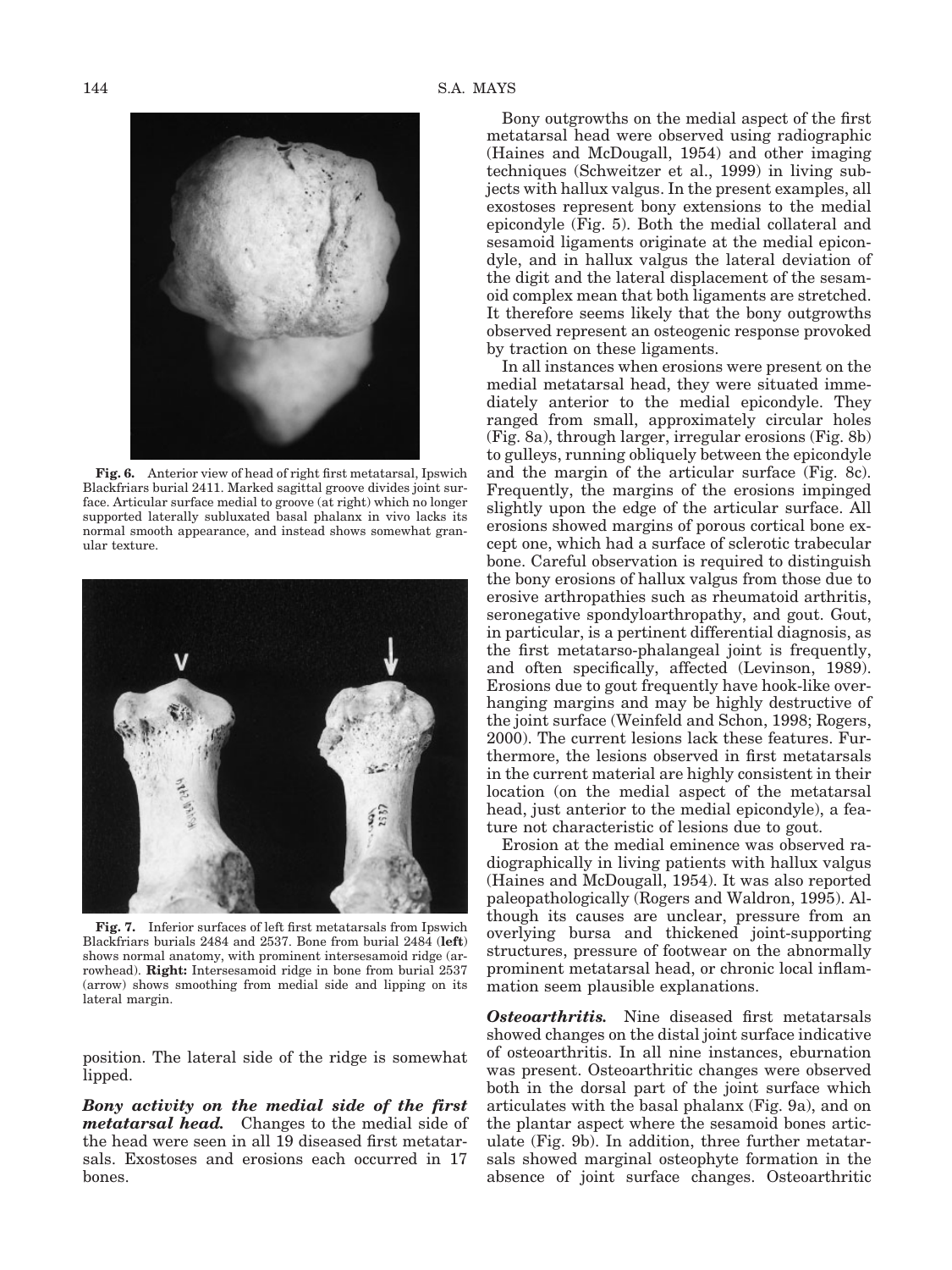#### PALEOPATHOLOGICAL STUDY OF HALLUX VALGUS 145

А



![](_page_6_Figure_3.jpeg)

**Fig. 9.** Degenerative changes on distal joint surface of first metatarsal. **a:** Left first metatarsal, Ipswich Blackfriars burial 1944. Joint surface for basal phalanx shows eburnation and marginal osteophyte formation. Note also marked lateral angulation of articular surface. **b:** Right first metatarsal, Ipswich Blackfriars burial 1944, inferior view. There is a patch of eburnation on medial side of intersesamoid ridge. This indicates that medial sesamoid was subluxated laterally, so that it lay against medial side of ridge rather than in its normal location in medial plantar groove.

changes at the metatarso-phalangeal joint are a recognized complication of hallux valgus (Helfet and Greubel-Lee, 1980; Weinfeld and Schon, 1998). Although one might expect osteoarthritis to be more frequent in hallux valgus than in normally orientated metatarso-phalangeal joints, it may clearly still occur in the normal hallux. Osteoarthritis of the hallux cannot therefore of itself be used as a diagnostic indicator of hallux valgus. Hallux valgus should be diagnosed using the criteria described above, but when hallucial osteoarthritis is present

**Fig. 8.** Erosions of medial first metatarsal head. **a:** Right first metatarsal, Ipswich Blackfriars burial 1944, showing small erosion near joint surface margin. **b:** Right first metatarsal, Ipswich Blackfriars burial 3054. There is erosion between medial epicondyle (marked "ep") and joint surface. Epicondyle also shows bony extension. Superficial erosion of joint surface is postdepositional artifact. **c:** Left first metatarsal, Ipswich Blackfriars burial 0992. There is a large, gulley-like erosion between medial epicondyle (marked "ep") and joint surface. Epicondyle shows large bony exostosis, which overhangs eroded area.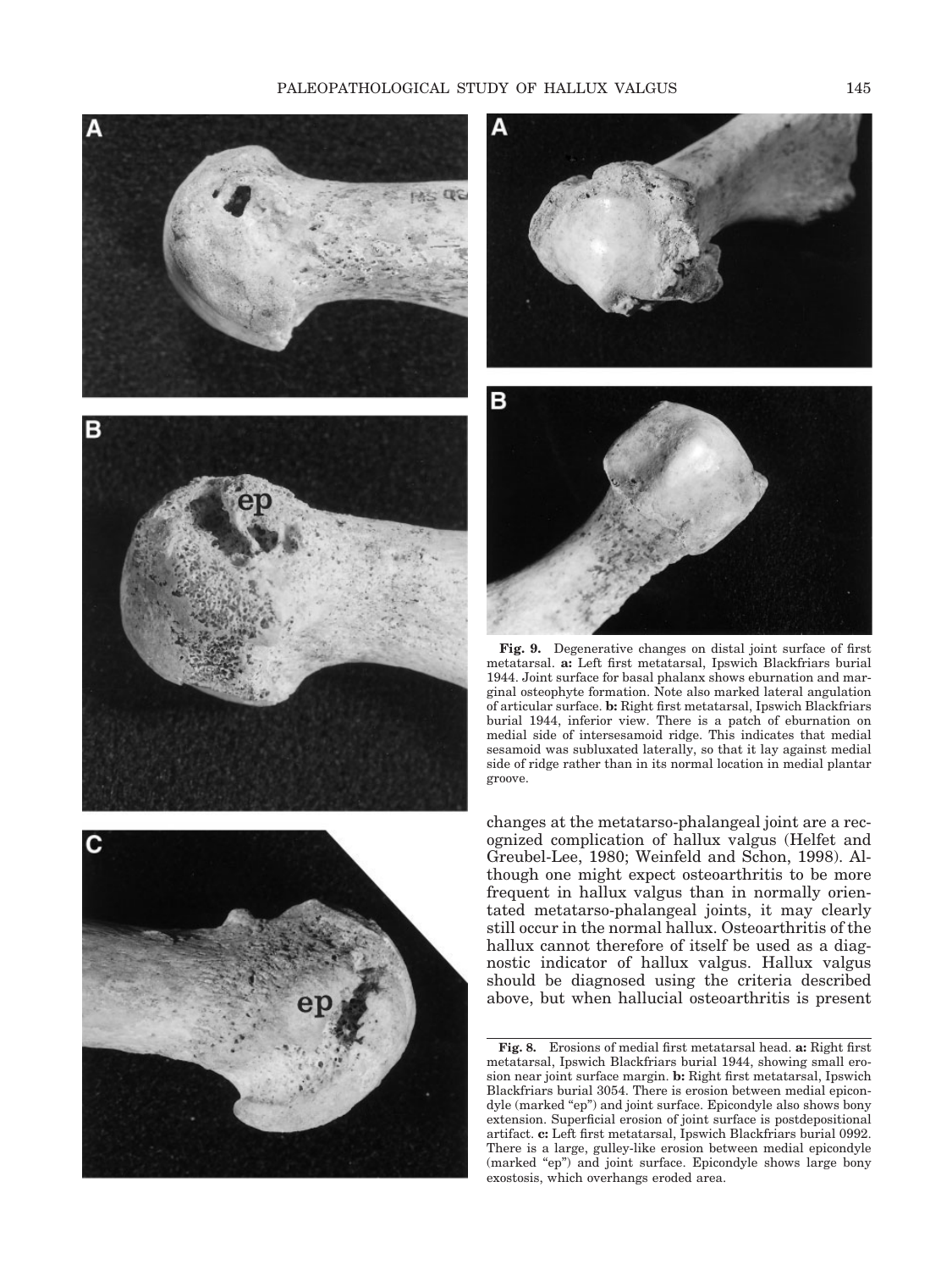![](_page_7_Picture_1.jpeg)

**Fig. 10.** Medial view of right basal hallucial phalanges from Ipswich Blackfriars burials 2458 (above) and 2583 (below). Bone from burial 2458 exhibits normal anatomy; that from 2583 shows erosion toward distal end, encroaching slightly upon distal joint surface.

in such feet, it may be a complication of that condition.

#### **Anatomical findings in other pedal elements**

Basal hallucial phalanges occasionally showed abnormal angulation of their proximal joint surfaces (Fig. 4). Osteoarthritis was also sometimes observed when changes were present on the metatarsal head.

The proximal hallucial phalanges of burial 2583 showed erosions lined with cortical bone on the medial margins of their distal joint surfaces (Fig. 10). Similar erosions were present on the lateral sides of the fifth metatarsal heads of burial 1740. Morphologically, these erosions resemble those which were seen on the medial sides of the first metatarsal heads in the present material, and they are in an analogous location. If it is accepted that the erosions on the medial metatarsal heads are associated with bunions, then perhaps the erosions at these other sites reflect bunion formation on the digit of the great toe (hallux valgus interphalangeus; Coughlin, 1996) and at the base of the fifth toe (the so-called tailor's bunion; Yale, 1980).

Observations on modern cadavers (Haines and McDougall, 1954) showed that individuals with hallux valgus may show medial deviation of the facet for the first metatarsal on the medial cuneiform, a manifestation of metatarsus primus varus. In the Ipswich material, even in normal feet, marked interindividual variation occurs in the orientation of the distal joint surface of the medial cuneiform. To control for this, left and right medial cuneiforms were compared in individuals showing unilateral hallux valgus. Of these, only one individual, burial

![](_page_7_Figure_8.jpeg)

**Fig. 11.** Medial view of left (L) and right (R) medial cuneiforms from Ipswich Blackfriars burial 1757. Joint surface for metatarsal is more medially orientated in right bone, suggestive of metatarsus primus varus.

![](_page_7_Picture_10.jpeg)

**Fig. 12.** Lateral view of proximal ends of first metatarsals from Ipswich Blackfriars burial 1757. L, left; R, right. Right bone shows a facet (arrow) for articulation with second metatarsal.

1757 (which showed particularly severe unilateral hallux valgus), displayed any notable asymmetry in the orientation of the distal articular surface of the medial cuneiforms. This joint surface was orientated more medially in the affected foot (Fig. 11). This is, therefore, the only individual of those exhibiting hallux valgus where the presence of metatarsus primus varus can be demonstrated osteologically. Interestingly, the affected foot of this individual also showed an articular facet between the bases of the first and second metatarsals, where none normally exists (Fig. 12). Payr (1894) suggested that this anatomical variant may be acquired due to metatarsus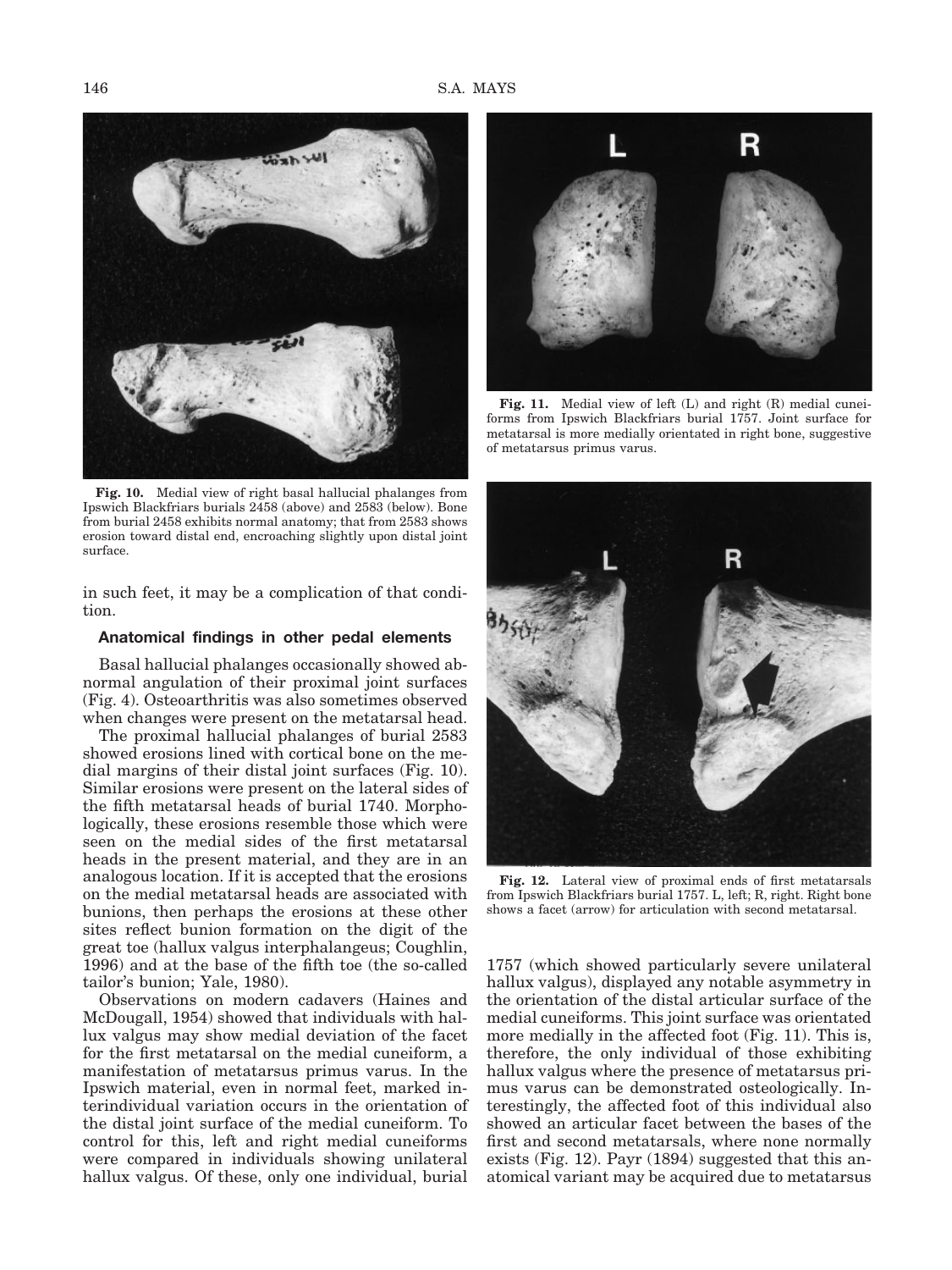primus varus, and imaging techniques visualized it in some living subjects who showed metatarsus primus varus with hallux valgus (Karasik and Wapner, 1990).

### **Patterning in the frequency of hallux valgus in the study material**

Of the 10 adults with hallux valgus who could be more closely aged, about half appear to have been under approximately 40 years old. That relatively young adults may show the condition is consistent with observations made clinically. In patients with hallux valgus, deformity is often first noticed in adolescent or early adult life, even though most cases do not come to the attention of physicians until many years later, when symptoms become sufficiently troublesome to prompt the patient to seek medical attention (Hardy and Clapham, 1951; Piggott, 1960).

Fisher's exact test (Blalock, 1972) indicates that the difference in frequency of hallux valgus between the earlier and later groups attains statistical significance at the 5% level  $(P = 0.042)$ . For the Blackfriars material, chi-square testing provides no evidence for a sex difference in the prevalence of the condition (chi-square  $= 1.76, P = 0.19$ ). Given the association known to exist between hallux valgus and the use of constricting footwear, the observation that the disease was confined to the later Medieval material suggests that this population may have habitually worn such footwear, in contrast to the earlier group. This suggestion appears consistent with other evidence for Medieval footwear.

Perhaps the most important source of evidence for the form of English Medieval footwear is the large series of preserved leather shoes from archaeological contexts in London. Study of this material (Grew and de Neergaard, 1988; Pritchard, 1991) indicates that finds from 10th–11th century contexts were predominantly broad, rounded toe designs. However, in the 12th century, the popularity of styles with narrow, pointed toes increased. The popularity of the pointed-toe form seems to have waxed and waned over the succeeding two centuries, but by the end of the 14th century nearly every example in the London series was, at least to some extent, pointedtoed (Grew and de Neergaard, 1988). Documentary evidence shows that the late 14th century saw the introduction of shoes with greatly exaggerated points, called poulaines or pikes, which were often stuffed with hair or moss to preserve their shape. Indeed, many of the examples from the London series dating to the late 14th century are remarkably pointed. These were indicators of high social status, and in the mid-15th century, styles reached such extremes that legislation was passed, most probably to frustrate the excesses of the nouveaux riches, which limited the use of poulaines to the highest social ranks and also restricted their length (Grew and de Neergaard, 1988).

There is some evidence from the shoes themselves that the pointed-toe style caused podiatric problems for the wearers. From the 12th century onwards in the London series, there occur sporadic examples of shoes showing slits or holes which appear to have been made deliberately to accommodate the bunions of hallux valgus (Grew and de Neergaard, 1988; Pritchard, 1991).

The observation that hallux valgus occurred in the later but not earlier Medieval material from Ipswich seems consistent with the changing fashions in shoe form outlined above. The difference between the earlier and later material may also be a reflection of the likely higher status of the Blackfriars burials, given that possession of shoes with exaggeratedly long, narrow toes was a signifier of elevated social status. However, even in the Blackfriars material, hallux valgus, scored according to the current criteria, was fairly uncommon, being present in about 7% of adults for whom observations could be made. Perhaps most did not possess shoes of a style to cramp the feet sufficiently to precipitate the bony changes of hallux valgus. In addition, Medieval people who possessed such footwear may generally have used more comfortable shoes for everyday wear (Grew and de Neergaard, 1988). It may also be relevant that Medieval shoes had flat heels. Raised heels tend to force the toes into the end of the shoe and so, when coupled with a pointed-toe design, are particularly deleterious to podiatric health. These did not appear until the 17th century (Linder and Saltzman, 1998).

In the Blackfriars group, hallux valgus was found in both males and females, and there was no evidence of any sex difference in its prevalence (although the sample size for females was fairly small). There is thus no evidence that one sex or the other more frequently wore constricting footwear. The observation that some cases were found in adults aged in their 20s suggests that, in some instances at least, constricting footwear probably began to be used prior to adult life.

It is notable that hallux valgus in the present series was frequently unilateral (in 7 out of 12 cases where this could be ascertained). Among these cases there was no preference as to whether left or right feet were affected. Nondirectional asymmetry in hallux valgus in this group is not unexpected, given that, with handmade footwear, it is quite likely that the fit of left and right shoes of a pair should have differed.

### **CONCLUSIONS**

The cardinal changes of hallux valgus are the lateral deviation of the basal phalanx upon the head of the first metatarsal, the lateral displacement of the sesamoid complex, and the formation of a bunion over the medial aspect of the joint. Cadaveric and imaging studies published in the medical literature describe in some detail the anatomical changes in this condition. The present work abstracts from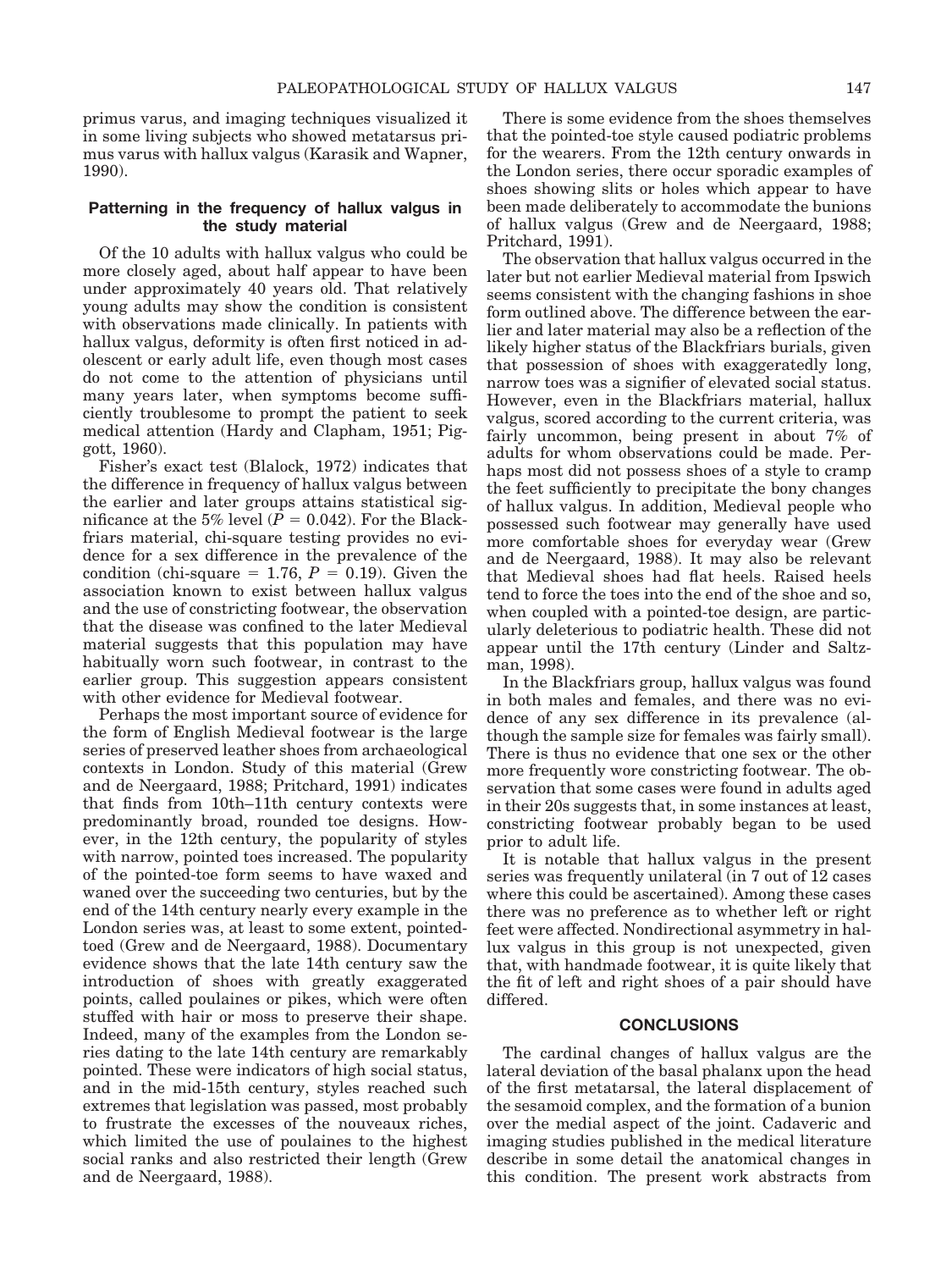these works the bony manifestations of these cardinal changes in hallux valgus, and illustrates their use in paleopathologic identification of the disease. The methods described enable identification of the disease from the changes to the first metatarsal head alone. The strategy of evaluating diagnostic changes upon a single pedal element was pursued in order to maximize sample sizes in the fragmentary and incomplete material customarily encountered in paleopathology.

Given the high frequency of hallux valgus in modern populations, its prevalence in the past is of interest from the point of view of the history of podiatric health. That its cause is primarily biomechanical means that its presence may be used as a clue to the type of footwear used. This type of paleopathologic evidence may complement that from archaeological finds of the remains of boots or shoes or artistic representations of footwear. However, in most archaeological deposits, footwear rarely survives, as it was generally made from perishable materials. Artistic depictions are only available for some periods and regions, and in any event are often stylized and poorly detailed. Under many circumstances, biomechanically induced podiatric conditions such as hallux valgus may be the only evidence we have for the type of footwear used by our forebears.

Although remains of footwear from archaeological sites may help us to study changing shoe designs in the past, it is very difficult to distinguish male and female fashions. To some extent the size of the shoe can help us to determine whether it was a male or female item. However, in practice, overlap between male and female foot sizes and the unpredictable shrinkage which may occur in leather, both during interment and following recovery, may conspire to frustrate attempts to distinguish male and female fashions (Grew and de Neergaard, 1988). The study of frequencies of biomechanical podiatric conditions in skeletons may shed light on differences in footwear between the sexes.

In osteological studies of paleopopulations, investigations of the link between social status and health status have long formed an important focus (Larsen, 1997). Generally, such linkages arose via differences in nutrition, living conditions, or activity patterns between status groups. In the current case, the linkage is rather different, podiatric health being compromised in the richer social classes of late Medieval England by the use of footwear designed more for ostentatious display than for functionality. In most human societies, costume, including footwear, is a means by which individuals may display the social status they have attained or to which they aspire. Individuals may be prepared to forgo a degree of physical comfort in order to conform to the norms of dress of a social subgroup to which they wish to display allegiance. The present work indicates that this was the case in the British Medieval period; further studies relating hallux valgus to social status may reveal other instances of this in past populations.

#### **LITERATURE CITED**

- Al-Abdulwahab SS, Al-Dosry RD. 2000. Hallux valgus and preferred shoe types among young healthy Saudi Arabian females. Ann Saudi Med 20:319 –321.
- Anderson W. 1891. Lectures on the contractions of the fingers and toes; their varieties, pathologies and treatment. Lancet 2:213– 215, 279 –282
- Barnett CH. 1962. The normal orientation of the human hallux and the effect of footwear. J Anat 96:489 – 494.
- Blalock HM. Social statistics, 2nd ed. London: McGraw-Hill.
- Brothwell DR. 1963. Digging up bones. Oxford: Oxford University Press/British Museum (Natural History).
- Coughlin MJ. 1996. Hallux valgus. J Bone Joint Surg [Am] 78: 932–966.
- Golding B. 1986. Burials and benefactions: an aspect of monastic patronage in thirteenth century England. In: Ormrod WM, editor. England in the thirteenth century: proceedings of the Harlaxton Conference. Dover: Boydell. p 64 –75.
- Grew F, de Neergaard M. 1988. Mediaeval finds from excavations in London 2: shoes and pattens. London: HMSO.
- Haines RW, McDougall A. 1954. The anatomy of hallux valgus. J Bone Joint Surg [Br] 36:272–293.
- Hardy RH, Clapham JCR. 1951. Observations on hallux valgus. Based on a controlled series. J Bone Joint Surg [Br] 33:376 – 391.
- Helfet AJ, Greubel-Lee DM. 1980. Acquired deformities of the toes. In: Helfet AJ, Greubel-Lee DM, editors. Disorders of the foot. Philadelphia: Lippincott. p 117–137.
- Hoffman P. 1905. Conclusion drawn from a comparative study of the feet of bare-footed and shoe-wearing peoples. Am J Orthop Surg 3:105–136.
- James CS. 1939. Footprints and feet of natives of the Solomon Islands. Lancet 2:1390 –1393.
- Karasik D, Wapner KL. 1990. Hallux valgus deformity: preoperative radiological assessment. AJR 155:119 –123.
- Kato T, Watanabe S. 1981. The etiology of hallux valgus in Japan. Clin Orthop 157:78 – 81.
- Kusomoto A, Suzuki T, Kamakura C, Ashizawa K. 1996. A comparative study of foot morphology between Filipino and Japanese women, with reference to the significance of a deformity like hallux valgus as a normal variation. Ann Hum Biol 23: 373–385.
- Larsen CS. 1997. Bioarchaeology: interpreting human behavior from the skeleton. Cambridge: Cambridge University Press.
- Levinson DJ. 1989. Clinical gout and the pathogenesis of hyperuricemia. In: McCarty DJ, editor. Arthritis and allied conditions: a handbook of rheumatology, 11th ed. Philadelphia: Lea & Febiger. p 1645–1664.
- Linder M, Saltzman CL. 1998. A history of medical scientists on high heels. Int J Health Serv 28:201–225.
- Mann RA, Coughlin MJ. 1981. Hallux valgus— etiology, anatomy, treatment and surgical considerations. Clin Orthop 157:31– 41.
- Mays SA. 1989a. The Anglo-Saxon human bone from School Street, Ipswich, Suffolk. Ancient Monuments Laboratory Report 115/89. Portsmouth: English Heritage.
- Mays SA. 1989b. The human bone from St. Peter's Street, Ipswich, Suffolk. Ancient Monuments Laboratory Report 101/89. Portsmouth: English Heritage.
- Mays SA. 1991. The Mediaeval burials from the Blackfriars Friary, School Street, Ipswich, Suffolk. Ancient Monuments Laboratory Report 16/91. Portsmouth: English Heritage.
- Mays S. 1998. The archaeology of human bones. London: Routledge.
- Mays S. 2002. The relationship between molar wear and age in an early 19th century AD archaeological human skeletal series of known age at death. J Archaeol Sci 29:861– 871.
- Miles AEW. 1963. The dentition in the assessment of individual age in skeletal material. In: Brothwell DR, editor. Dental anthropology. Oxford: Pergamon Press. p 191–209.